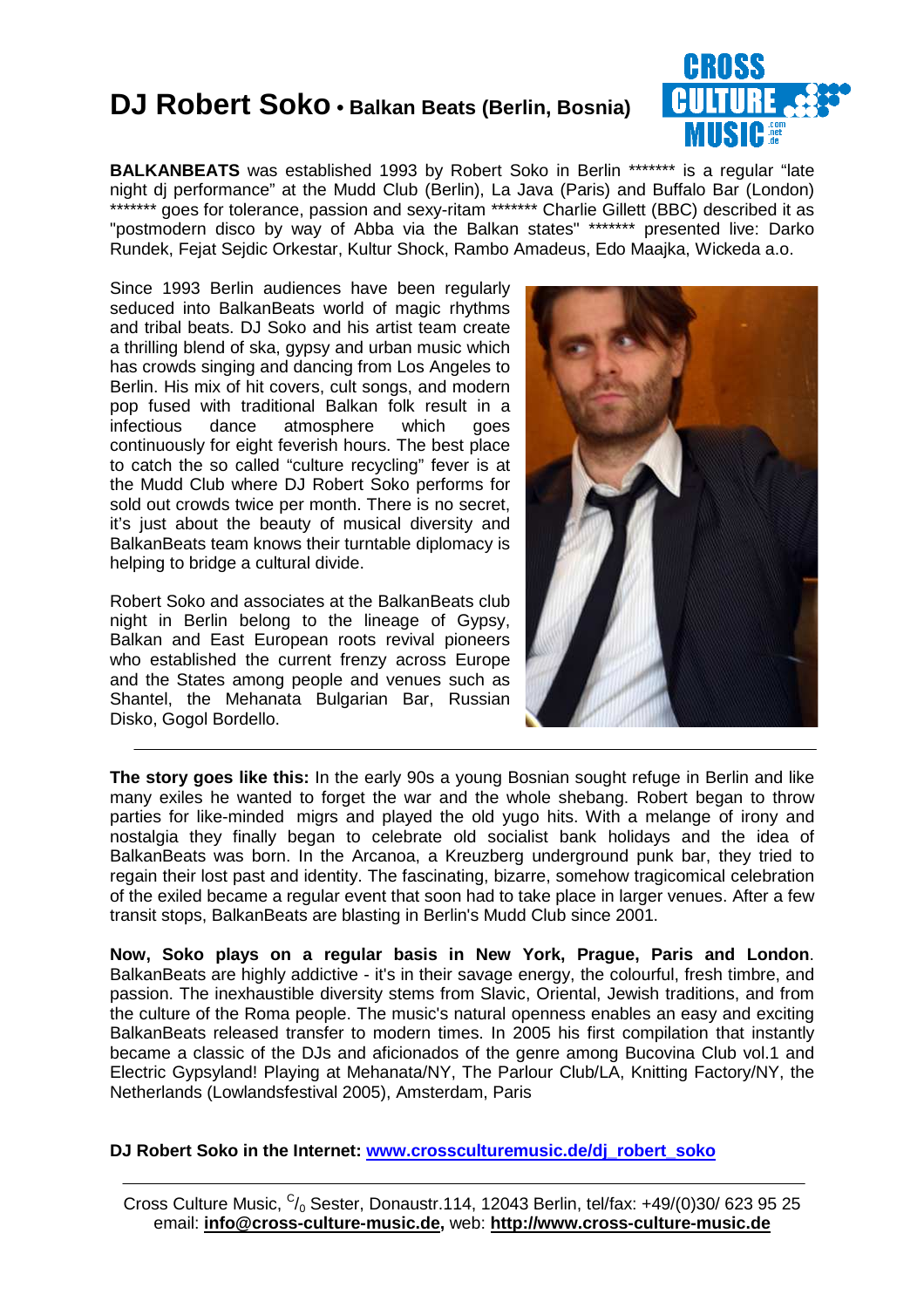# **DJ Robert Soko • Balkan Beats (Berlin, Bosnia)**



### **Biography**

Robert Soko was born 1970 in Zenica, Bosnia (former Yugoslavia). In the early 90s he moved to Berlin where is he still living.

1993 he began to throw parties for like-minded emigrees and played the old yugo hits. With a melange of irony and nostalgia they finally began to celebrate old socialist bank holidays and the idea of BalkanBeats was born.

Since 2001 he is blasting twice monthly in Berlins Mudd Club: gypsy grooves, tribal beats, and Balkan Ska.

DJ Robert Soko plays all over Germany as well as in Paris, Prague, London and New York. What had started as survival training of emigrants has become an international cult affair.

BalkanBeats DJ Sets are highly addictive with their savage energy, the colorful, fresh timbre, soulfulness and passion. The inexhaustible diversity stems from Slavic, Oriental, Jewish tradition, and from the culture of the Roma people.

#### **Discography** (Compilations):

Robert Soko has released three Compilation CDs called BalkanBeats (Vol. 1, 2, 3) that instantly became a classic of the djs.

- **BalkanBeats Vol. 1 (Eastblok Music 2005)**
- **BalkanBeats Vol. 2 (Eastblok Music 2006)**
- **BalkanBeats Vol. 3 (Eastblok Music 2008)**
- **Brass Attack (Piranha Music 2007)**
- **Brass Noir CD edition (Piranha Music 2008)**

#### **Press | selected articles**

"**BalkanBeats happens to be the original**. They are the **best sort of interpreters** of this music, because they are really able to pick up the perfect mixes and create psychological intensity to build up and to take people down, its quite an experience." Radio Deutsche Welle, April 2003

"The raw, bass-driven beat that powers the music is **proving infectious** even for usually dance-shy Germans. The sound is catching on throughout Germany and in other parts of Europe… turntable diplomacy is helping to bridge a cultural divide." The Boston Globe, USA, November 2002

"Robert Soko is **one of the most reputed people in Balkan dance music**. In the early 90´s a young Bosnian named Robert Soko sought refuge in Berlin. Like many exiles he wanted to forget the war and the whole shebang. He began to throw parties for like-minded emigrees and the idea of BalkanBeats was born." Democrazy, Belgium

Cross Culture Music,  $C/0$  Sester, Donaustr.114, 12043 Berlin, tel/fax: +49/(0)30/ 623 95 25 email: **info@cross-culture-music.de,** web: **http://www.cross-culture-music.de**